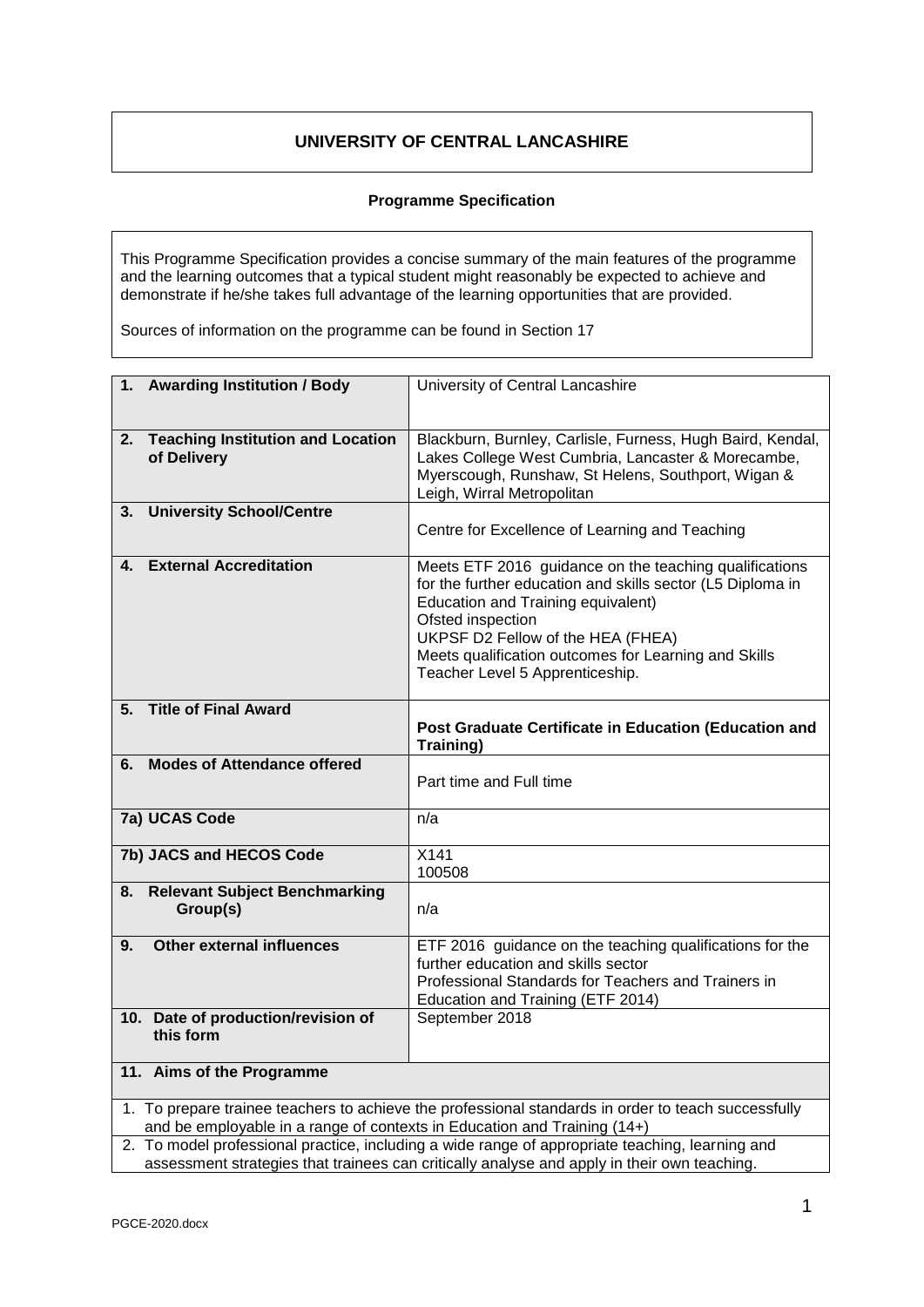- 3. To develop trainees as discriminating and principled reflective practitioners, able to reflect upon and critically evaluate those teaching, learning and assessment strategies they experience and those they provide for their own learners.
- 4. To establish a strong and systematic theoretical framework in education, research and pedagogy, upon which trainees build with confidence in order to meet the continually changing demands of Education and Training.
- 5. To encourage the development of an active collegial network of teaching practitioners to improve the quality of teaching and learning in Education and Training.

**12. Learning Outcomes, Teaching, Learning and Assessment Methods**

At the end of the **Post Graduate Certificate in Education** participants will be able to:

## **A. Knowledge and Understanding**

A1. Critically evaluate current legislation, policy and practice and their impact on provision within Education and Training

A2. Apply a wide range of teaching, learning and assessment theory and concepts to the deconstruction of practice, both generically and within their specialist subject area

A3. Apply their knowledge of their own specialist subject to their teaching practice, and critically evaluate and develop this appropriately to support teaching and learning

A4. Demonstrate a critical understanding of motivation and classroom management strategies and how these can be applied in the development of effective learning environments when planning and teaching lessons

A5. Use evidence-informed approaches and the outcomes from pedagogic research, scholarship and continuing professional development, including the trainee's own action research activity, to critically review and enhance professional practice

## **Teaching and Learning Methods**

Significant learning takes place through the teaching placement. This includes the trainees' observation of experienced teachers and peers, the observation of the trainees' practice by the teacher education team and subject specialist mentors, and the professional discussion following observations.

Learning will be facilitated through a series of small and large group discussions, activities and tutor-led sessions, using focused reading material, technology enhanced learning (TEL), Virtual Learning Environments (VLE) and materials from the trainees' own practice. Trainee teachers will experience predominantly inductive evidence-based teaching approaches, experiential and enquiry based learning, reflective practice strategies and action research. They will be taught by teacher educators, guest specialists and their peers over the course of the programme.

## **Assessment methods**

Assessment is varied and aligns to the expected outcomes for each module, as well as demonstrating good practice in both assessment of learning and assessment for learning on the programme. Assessment is diagnostic, formative and summative.

Overall assessment activity includes:

**Written assessments:** case studies, assignments, rationales for professional practice, research proposals and reports, reflective essays, and professional reflective journals

**Presentations:** multimedia presentation and academic poster

**Teaching activity**: micro and mini teach activity, developmental observation of teaching practice which focuses on the trainee's individual development with planning, teaching and resources, learning and assessment

**Portfolio:** for teaching practice modules (TS1107 and TS3301), which focus on professional development, achievement of professional standards and progress with teaching activity **Observations of others:** subject specialist teachers, peers and other advanced practitioners

## **B. Subject-specific skills**

B1. Use initial and diagnostic assessment together with specialist subject knowledge to identify the current skills and needs of learners to inform the planning of appropriate inclusive teaching and learning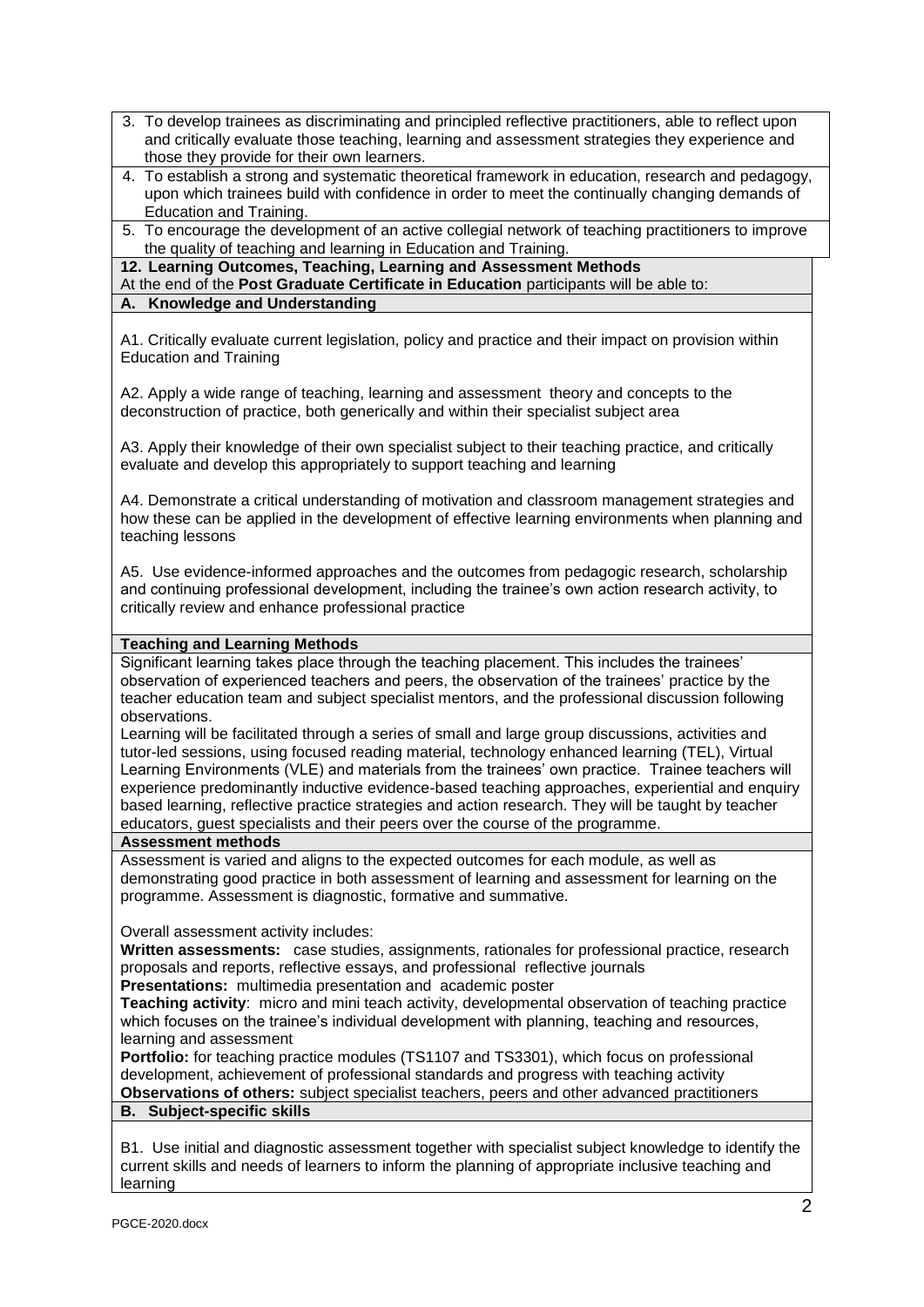B2. Plan, prepare, deliver and critically evaluate relevant evidence-based teaching, learning, assessment and feedback activities in their own s curriculum for the benefit of all learners. Develop own English, Maths and TEL skills and embed in subject specialist learning to improve the learners' skills in these areas.

B3. Select, adapt, create and evaluate resources that meet the needs of learners and the challenges of the curriculum in order to address fundamental British values, employability and enterprise, inclusivity and promote equality and value diversity,

B4. Critically analyse and challenge the potential barriers to learning that exist for learners, including SEND and socio-economic factors and implement appropriate strategies to support successful learning

## **Teaching and Learning Methods**

Significant learning takes place through the teaching placement. This includes the trainees' observation of experienced teachers and peers, the observation of the trainees' practice by the teacher education team and subject specialist mentors, and the professional discussion following observations.

Learning will be facilitated through a series of small and large group discussions, activities and tutor-led sessions, using focused reading material, technology enhanced learning (TEL), Virtual Learning Environments (VLE) and materials from the trainees' own practice. Trainee teachers will experience predominantly inductive evidence-based teaching approaches, experiential and enquiry based learning, reflective practice strategies and action research. They will be taught by teacher educators, guest specialists and their peers over the course of the programme.

#### **Assessment methods**

Assessment is varied and aligns to the expected outcomes for each module, as well as demonstrating good practice in both assessment of learning and assessment for learning on the programme. Assessment is diagnostic, formative and summative. Assessment of teaching is also ipsative.

Overall assessment activity includes:

**Written assessments:** case studies, assignments, rationales for professional practice, research proposals and reports, reflective essays, and professional reflective journals **Presentations:** multimedia presentation and academic poster

**Teaching activity**: micro and mini teach activity, developmental observation of teaching practice which focuses on the trainee's individual development with planning, teaching and resources, learning and assessment

**Portfolio:** for teaching practice modules (TS1107 and TS3301), which focus on professional develop, achievement of professional standards and progress with teaching activity **Observations of others:** subject specialist teachers, peers and other advanced practitioners

#### **C. Thinking Skills**

C1. C2. Work collaboratively with colleagues and peers to deconstruct and challenge practice with the specific purpose of improving and developing their practice and professional development

C2. Critically reflect on and evaluate current pedagogic research, theory and evidence-based practice in order to develop an informed approach to subject pedagogy.

#### **Teaching and Learning Methods**

Significant learning takes place through the teaching placement. This includes the trainees' observation of experienced teachers and peers, the observation of the trainees' practice by the teacher education team and subject specialist mentors, and the professional discussion following observations.

Learning will be facilitated through a series of small and large group discussions, activities and tutor-led sessions, using focused reading material, technology enhanced learning (TEL), Virtual Learning Environments (VLE) and materials from the trainees' own practice. Trainee teachers will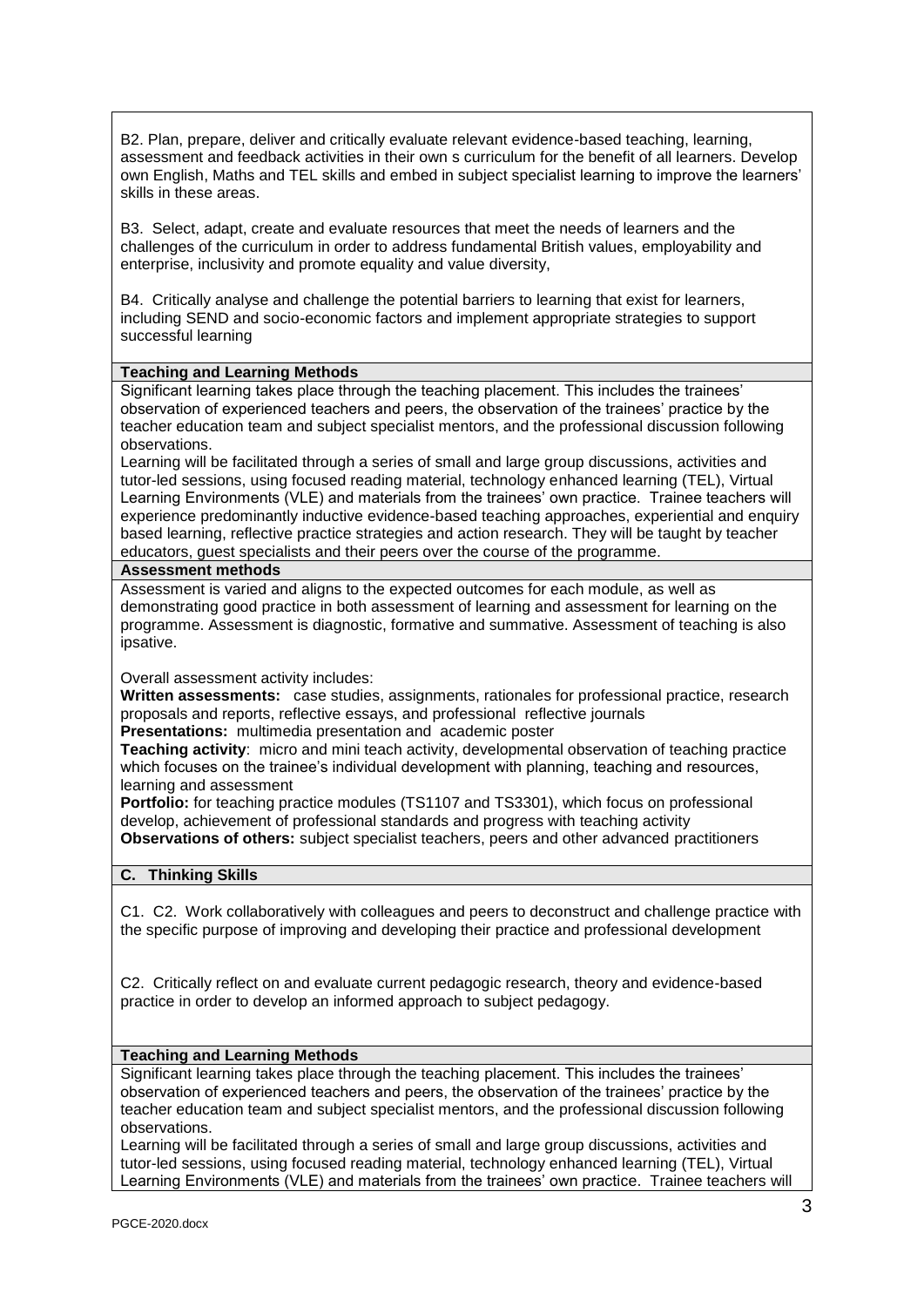experience predominantly inductive evidence-based teaching approaches, experiential and enquiry based learning, reflective practice strategies and action research. They will be taught by teacher educators, guest specialists and their peers over the course of the programme.

#### **Assessment methods**

Assessment is varied and aligns to the expected outcomes for each module, as well as demonstrating good practice in both assessment of learning and assessment for learning on the programme. Assessment is diagnostic, formative and summative.

Overall assessment activity includes:

**Written assessments:** case studies, assignments, rationales for professional practice, research proposals andreports, reflective essays, and professional reflective journals

**Presentations:** multimedia presentation and academic poster

**Teaching activity**: micro and mini teach activity, developmental observation of teaching practice which focuses on the trainee's individual development with planning, teaching and resources, learning and assessment

**Portfolio:** for teaching practice modules (TS1107 and TS3301), which focus on professional develop, achievement of professional standards and progress with teaching activity **Observations of others:** subject specialist teachers, peers and other advanced practitioners

## **D. Other skills relevant to employability and personal development**

By the end of the **Post Graduate Certificate in Education** participants will be able to: D1. Meet the Professional Standards for Teachers and Trainers in Education and Training (ETF 2014)

D2. Apply their acquired skills and knowledge to enable further professional development. **Teaching and Learning Methods**

Teaching for the above outcomes takes place through the observation of practice by the teacher education team and taking part in feedback. Over the course of the programme it is expected that feedback will develop into a professional dialogue between observer and trainee teacher. Trainees also observe the practice of others to deconstruct classroom activity and begin to justify the teaching and learning strategies used by others in the classroom

#### **Assessment methods**

Assessment is varied and aligns to the expected outcomes for each module, as well as demonstrating good practice in both assessment of learning and assessment for learning on the programme. Assessment is diagnostic, formative and summative.

Overall assessment activity includes:

**Written assessments:** case studies, assignments, rationales for professional practice, research proposals andreports, reflective essays, and professional reflective journals **Presentations:** multimedia presentation and academic poster

**Teaching activity**: micro and mini teach activity, developmental observation of teaching practice which focuses on the trainee's individual development with planning, teaching and resources, learning and assessment

**Portfolio:** for teaching practice modules (TS1107 and TS3301), which focus on professional develop, achievement of professional standards and progress with teaching activity **Observations of others:** subject specialist teachers, peers and other advanced practitioners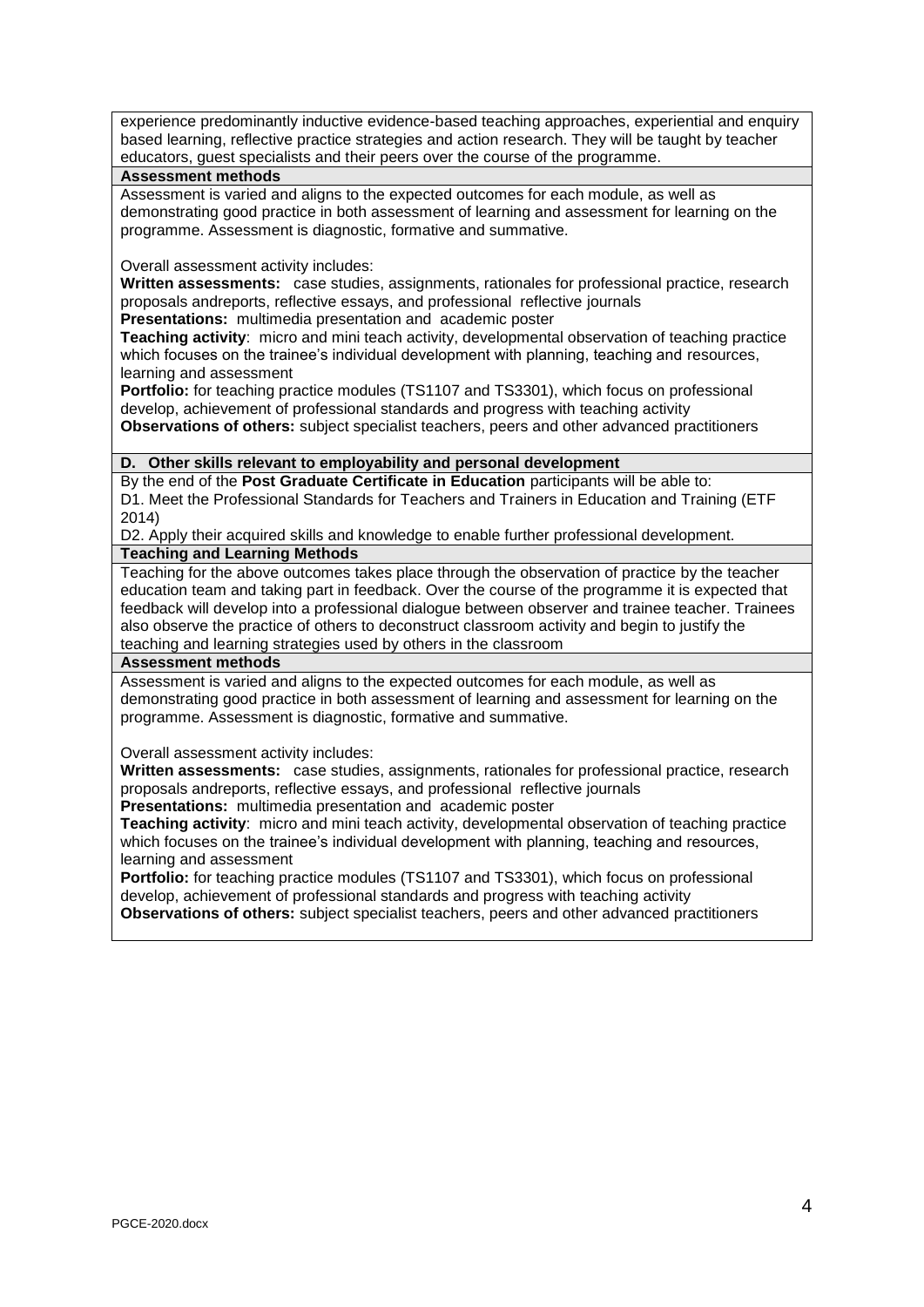|                                   | 13. Programme Structures* |                                                                                                          | 14. Awards and Credits*                        |                                                                                                       |  |  |  |  |  |
|-----------------------------------|---------------------------|----------------------------------------------------------------------------------------------------------|------------------------------------------------|-------------------------------------------------------------------------------------------------------|--|--|--|--|--|
| Level                             | <b>Module</b><br>Code     | <b>Module Title</b>                                                                                      |                                                |                                                                                                       |  |  |  |  |  |
| Level 7                           | TS4301                    | Action Research (PGCE)                                                                                   | 20                                             | <b>Award: Post Graduate Certificate</b><br>in Education                                               |  |  |  |  |  |
|                                   | TS4304                    | Wider perspectives in Education<br>and Training                                                          | 20                                             | Requires 120 credits in total. Of<br>these 20 credits must be at level<br>6 and 40 credits at level 7 |  |  |  |  |  |
| Level 6                           | <b>TS3301</b>             | Developing Teaching Learning<br>and Assessment                                                           | 20                                             |                                                                                                       |  |  |  |  |  |
| Level 5                           | TS2304                    | Curriculum Design and<br>Assessment                                                                      | 20                                             | Certificate: Teaching, Learning<br>and Assessment Intermediate (60<br>credits)                        |  |  |  |  |  |
| Level 4                           | TS1107                    | Teaching, Learning and<br>Assessment                                                                     | 20                                             | Certificate: Education and<br>Training, <i>Introductory</i> (40 credits)                              |  |  |  |  |  |
|                                   | TS1106                    | Preparation for Education and<br>Training                                                                | 20                                             | Certificate: Education and<br>Training, Preparatory (20 credits)                                      |  |  |  |  |  |
|                                   |                           | 150 hours of recorded teaching practice<br>8 successful teaching practice observations totalling 8 hours | Required in order to pass the<br>qualification |                                                                                                       |  |  |  |  |  |
| 15. Personal Development Planning |                           |                                                                                                          |                                                |                                                                                                       |  |  |  |  |  |

The teaching practice portfolio incorporates action planning for the development of teaching skills and also a Professional Development Individual learning Plan (ILP) that is completed by all trainee teachers on the PGCE award and is an integral part of the programme.

The professional development ILP and other action plans they complete should help them to:

- identify areas of development where they need to focus attention and be pro-active about planning their academic study, professional development and career
- make links and gain a holistic overview of their studies
- reflect critically and become a more independent learner
- identify their learning from a variety of contexts and make the most of it.
- acknowledge the wider context in which further and/or higher education operates and recognise the importance for professional practice

The professional development planning and the use of reflective practice underpin the whole process from induction to programme completion and planning for future CPD activity.)

Skills in reflection, self-evaluation, action planning for continuous development, and planning for future CPD activity are all evident in this qualification, being embedded within the theory and evidence base and also applied into assessment activities. The support given to trainees during this process comes initially from programme tutors in both taught sessions and tutorials and then expands into support from other advanced practitioners and curriculum mentors and finally the students' peers.

At the end of the programme each trainee will have completed their Teaching Practice Portfolio and Professional Development Plan, which will be used to identify the CPD requirements of the newly trained teacher and their progression towards QTLS status, or towards fellowship of the Higher Education Academy (for eligible candidates).

**16. Admissions criteria\*** (including agreed tariffs for entry with advanced standing) *\*Correct as at date of approval. For latest information, please consult the University's website.*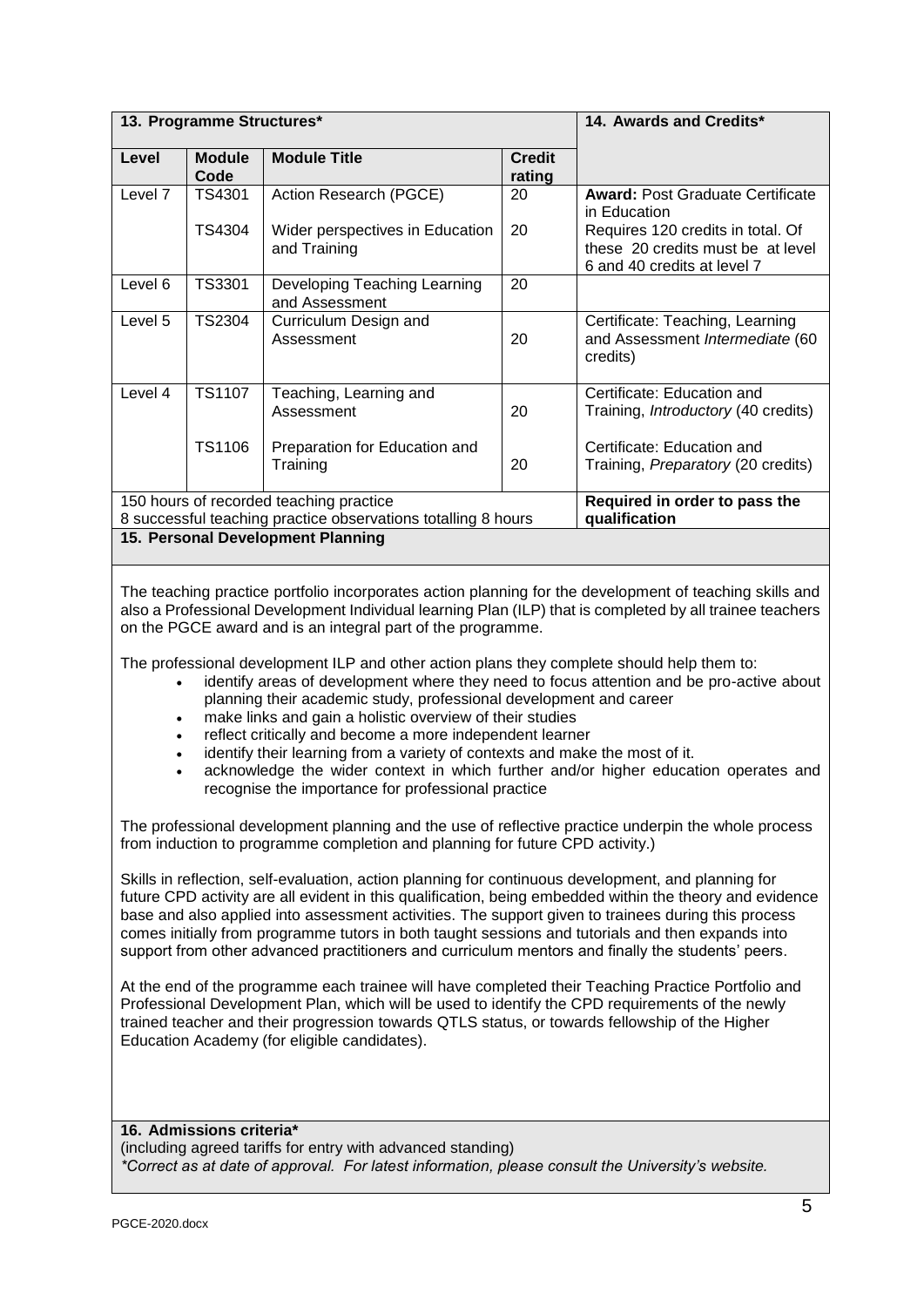Admission to the PGCE award will be open to both new applicants to teaching and in-service teachers, trainers and tutors in adult, community, work-based and further education and the wider education sector, who, at the time of starting the scheme meet the following entry requirements:

- 1. An honours degree or equivalent
- 2. A minimum of a Level 3 qualification in their teaching subject specialism, if different from degree subject.
- 3. Five GCSEs at Grade C/4 and above, or equivalent, **to include English.**
- 4. The ability to communicate fluently, accurately and effectively in professional spoken English (IELTS 7.5 or equivalent).
- 5. A teaching or training contract or a voluntary placement for a minimum of 75 hours of teaching per academic year for the part time programme, or 150 hours of teaching placement for the full time award.

## **Teaching Hours**

The programme is extremely dependent upon trainee teachers being able to put into practice in their own classrooms the values, knowledge and professional skills they gain through their studies. It is a requirement of the programme that applicants should be employed or in a placement as teachers, trainers or tutors for a minimum of **150 hours during the programme.** Whilst this is a benchmark, in cases where the **quality, quantity or breadth** of the teaching is not sufficient to meet the requirements of the programme, it may be necessary to arrange for trainees to carry out some additional teaching. Teaching practice must be carried out predominantly with groups of five or more learners, although some individual teaching can be undertaken. Effective teaching practice experience should ideally include:

- different teaching practice locations/settings/contexts
- teaching across more than one level
- teaching a diverse range of learners
- experience of non-teaching roles
- 12.

In order to qualify for Fellowship of the HE Academy, the trainee teacher must be in-service and teaching in Higher Education throughout the course.

#### **17. Key sources of information about the programme**

UCLan sources:- [www.uclan.ac.uk/teachertraining](http://www.uclan.ac.uk/teachertraining) Fact sheet

Partnership sources:- Partner college websites, Fact sheets, College prospectuses

External sources:-

- Ofsted [Initial Teacher Education inspection handbook](https://assets.publishing.service.gov.uk/government/uploads/system/uploads/attachment_data/file/700635/ITE_handbook_April_2018.pdf)
- **ETF Guidance on [Qualifications in Education and Training](https://www.feadvice.org.uk/i-am-ite-provider-etf-guidance-documents/qualifications-education-and-training)**
- $\bullet$  HE Academy [Fellowship](https://www.heacademy.ac.uk/individuals/fellowship#section-3)
- Institute for Apprenticeships [L5 standard](https://www.instituteforapprenticeships.org/apprenticeship-standards/learning-and-skills-teacher/)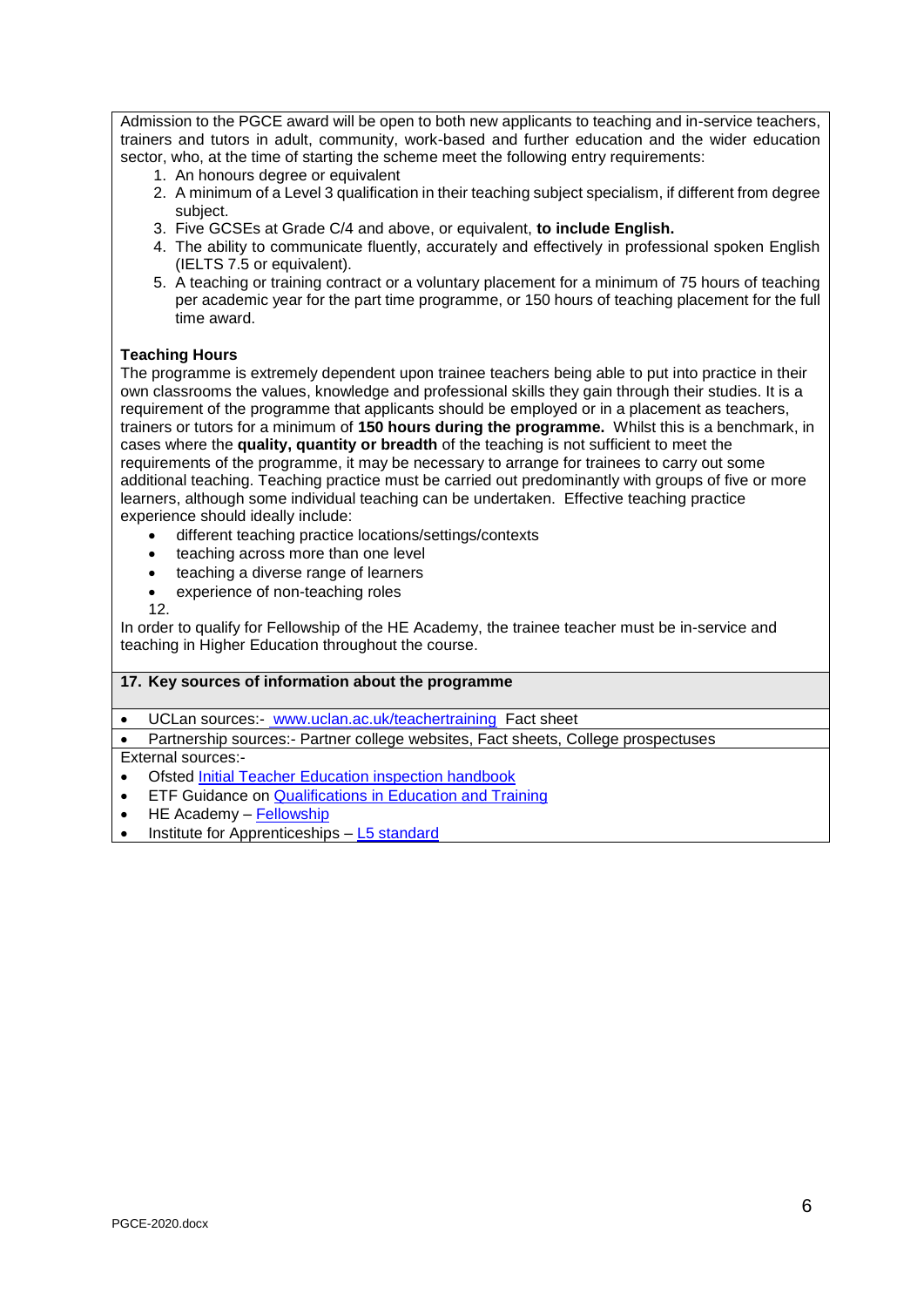## **18. Curriculum Skills Map**

**Please tick in the relevant boxes where individual Programme Learning Outcomes are being assessed**

|               |                     |                   | <b>Programme Learning Outcomes</b> |                         |                        |                       |  |  |  |  |  |  |  |
|---------------|---------------------|-------------------|------------------------------------|-------------------------|------------------------|-----------------------|--|--|--|--|--|--|--|
|               |                     | Core (C),         |                                    |                         |                        | Other skills relevant |  |  |  |  |  |  |  |
|               |                     | <b>Compulsory</b> |                                    |                         |                        | to employability and  |  |  |  |  |  |  |  |
| <b>Module</b> |                     | <b>(COMP)</b> or  | Knowledge and                      | <b>Subject-specific</b> |                        | personal              |  |  |  |  |  |  |  |
| Level Code    | <b>Module Title</b> | <b>Option (O)</b> | understanding                      | <b>Skills</b>           | <b>Thinking Skills</b> | development           |  |  |  |  |  |  |  |

|            |               |                                                 |      | A <sub>1</sub> | A2 | A <sub>3</sub> | A4 | A <sub>5</sub> | B <sub>1</sub> | <b>B2</b> | B <sub>3</sub> | <b>B4</b> | C <sub>1</sub> | C <sub>2</sub> | C <sub>3</sub> | C <sub>4</sub> | D <sub>1</sub> | D <sub>2</sub> | D <sub>3</sub> | D <sub>4</sub> |
|------------|---------------|-------------------------------------------------|------|----------------|----|----------------|----|----------------|----------------|-----------|----------------|-----------|----------------|----------------|----------------|----------------|----------------|----------------|----------------|----------------|
| N<br>Level | TS4301        | Action Research (PGCE)                          | Comp |                | X  | X              | X  | X              | X              | $\times$  | X              | X         | X              | X              |                |                | Χ              | X              |                |                |
|            | TS4304        | Wider perspectives in<br>Education and Training | Comp | X              | X  |                |    |                |                |           |                | X         |                | X              |                |                |                |                |                |                |
| ဖ<br>evel  | TS3301        | Developing teaching, learning<br>and assessment | Comp | X              | X  | $\times$       | X  |                | $\times$       | $\times$  | X              | X         | $\times$       | $\times$       |                |                | X              | X              |                |                |
| 5<br>Level | TS2304        | Curriculum Design and<br>Assessment             | Comp | X              | X  |                | X  |                |                | X         |                | X         | X              |                |                |                |                |                |                |                |
| 4<br>Level | <b>TS1107</b> | Teaching, Learning and<br><b>Assessment</b>     | Comp |                | X  | $\times$       | X  |                | X              | $\times$  | X              | X         | X              | X              |                |                | X              | X              |                |                |
|            | TS1106        | Preparation for Education<br>and Training       | Comp | X              | X  |                | X  |                | X              |           |                |           |                |                |                |                |                |                |                |                |

*Note: Mapping to other external frameworks, e.g. professional/statutory bodies, will be included within Student Course Handbooks*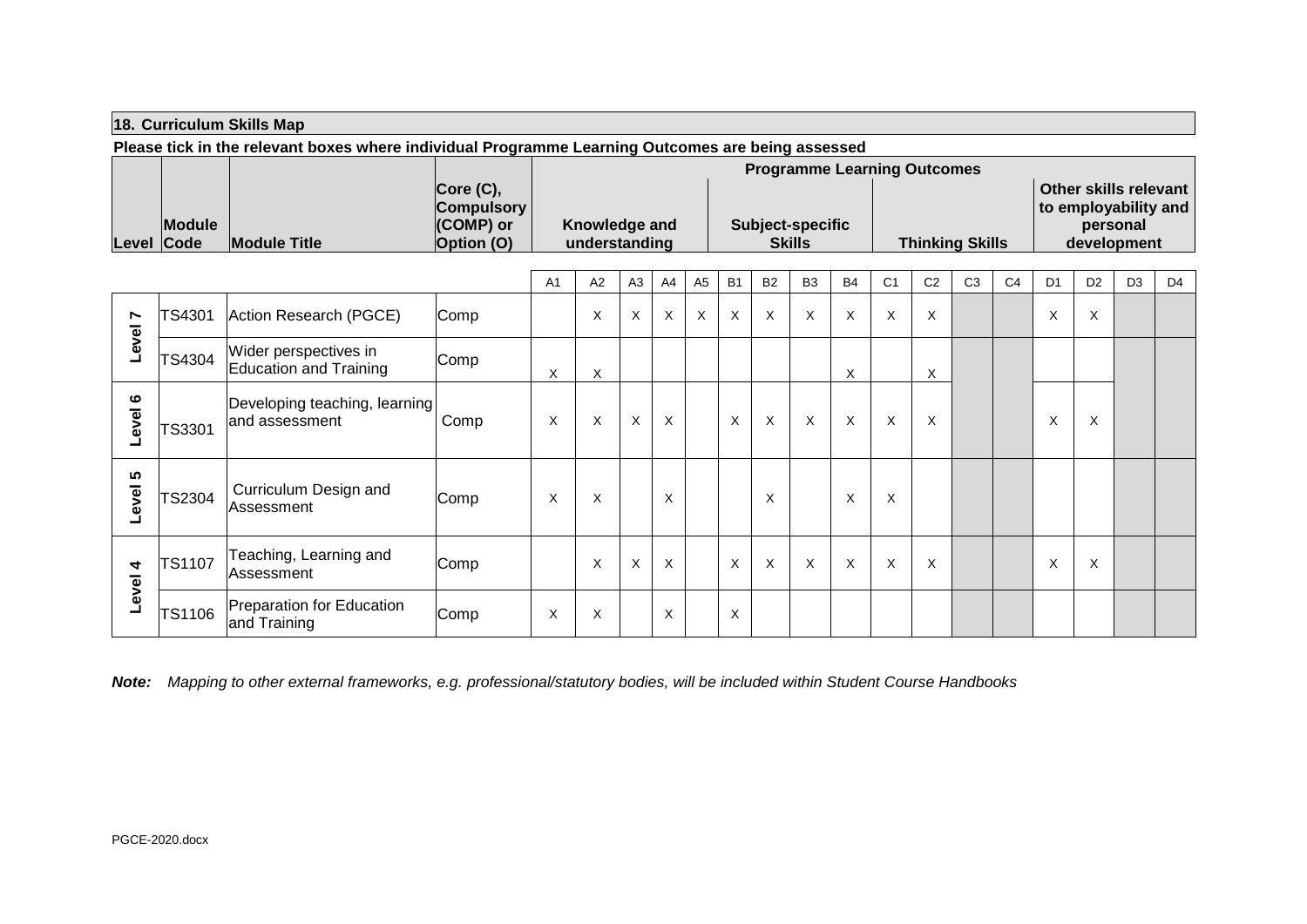## **19. LEARNING OUTCOMES FOR EXIT AWARDS:**

For **each exit award available**, list learning outcomes relating to the knowledge and understanding, subject specific skills, thinking, other skills relevant to employability and personal development that a typical student might be expected to gain as a result of successfully completing each level of a course of study.

For example a student may be able to critically analyse something by the time that they complete the target award but at diploma level they might only be able to outline it and at certificate level list.

For a standard BA/BSc (Hons) award the exit award learning outcomes for CertHE (Level 4) and DipHE (Level 5), BA/BSc (Level 6) should be included; for a postgraduate Masters, this would normally be PGDip and PGCert.

### **Learning outcomes for the award of: Certificate: Education and Training, Intermediate**

A1. Apply a range of teaching, learning and assessment theory and concepts to the deconstruction of their own practice

A2. Apply their knowledge of their own specialist subject to their teaching practice, and develop their specialist subject knowledge appropriately to support further teaching and learning

A3. Demonstrate understanding of motivation and classroom management strategies and how these can be applied in the development of effective learning environments when planning and teaching lessons

B1. Use initial and diagnostic assessment together with specialist subject knowledge to identify the current skills and needs of learners to inform the planning of appropriate inclusive teaching and learning

B2. Plan, prepare, deliver and evaluate evidence based teaching, learning and assessment activities in their own curriculum for the benefit of all learners, Develop own English, Maths and TEL skills and embed in subject specialist learning to improve the learners' skills in these areas

B3. Select, adapt, create and evaluate resources that meet the needs of learners and the challenges of the curriculum in order to address fundamental British values, employability and enterprise, inclusivity and promote equality and value diversity

B4. Identify and challenge the potential barriers to learning that exist for learners, including SEND and socio-economic factors and implement appropriate strategies to support successful learning C1. Work collaboratively with colleagues and peers to deconstruct and challenge practice with the specific purpose of improving and developing their practice and professional development

C2. Reflect on and evaluate current pedagogic research, theory and evidence-based practice in order to develop an informed approach to subject pedagogy.

D1. Align their teaching practice to the Professional Standards for Teachers and Trainers in Education and Training (ETF 2014)

D2. Apply their acquired skills and knowledge to enable further professional development.

#### **Learning outcomes for the award of: Certificate: Education and Training, Introductory**

A1. Explore a range of teaching, learning and assessment theory and concepts and apply them to their own practice

A2. Identify the responsibilities of a teacher within a particular context and the support available to them to deliver learning

A3. Demonstrate an understanding of motivation and classroom management strategies and how these can be applied in the development of effective learning environments when planning and teaching lessons

B1. Plan, prepare, deliver and evaluate relevant evidence based teaching, learning and assessment activities for the benefit of all learners

B2. Create resources that meet the needs of learners and the challenges of the curriculum

B3. Plan, prepare, deliver and evaluate evidence based teaching, learning and assessment activities in their own curriculum for the benefit of all learners, Develop own English, Maths and TEL skills and embed in subject specialist learning to improve the learners' skills in these areas